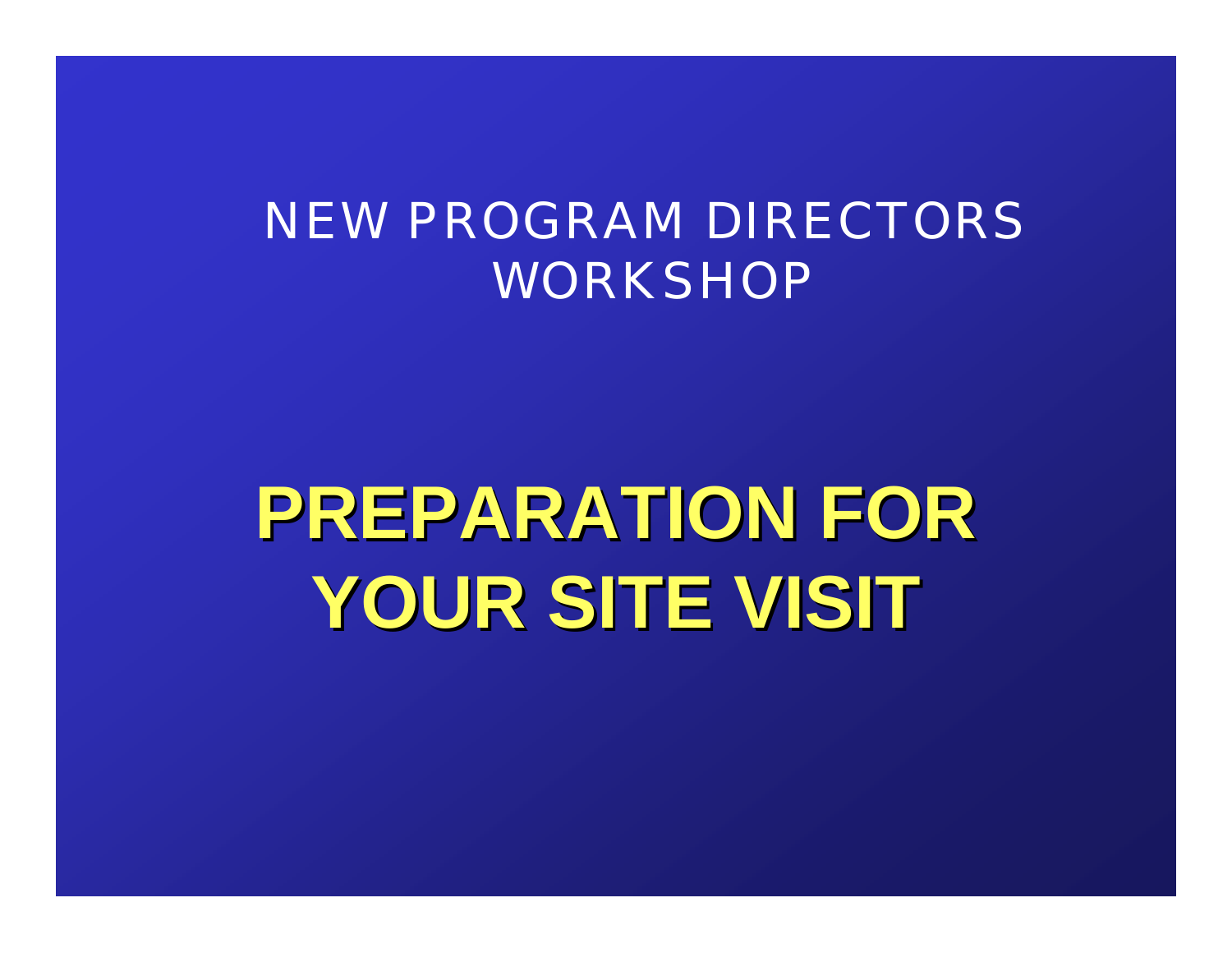## GOAL

Assist the PD in preparing for her/his site visit

### **OBJECTIVES**

- Familiarize the participant with common citations by the RRC
- Describe a suitable time line for site visit preparation
- Provide a checklist of materials helpful at site visit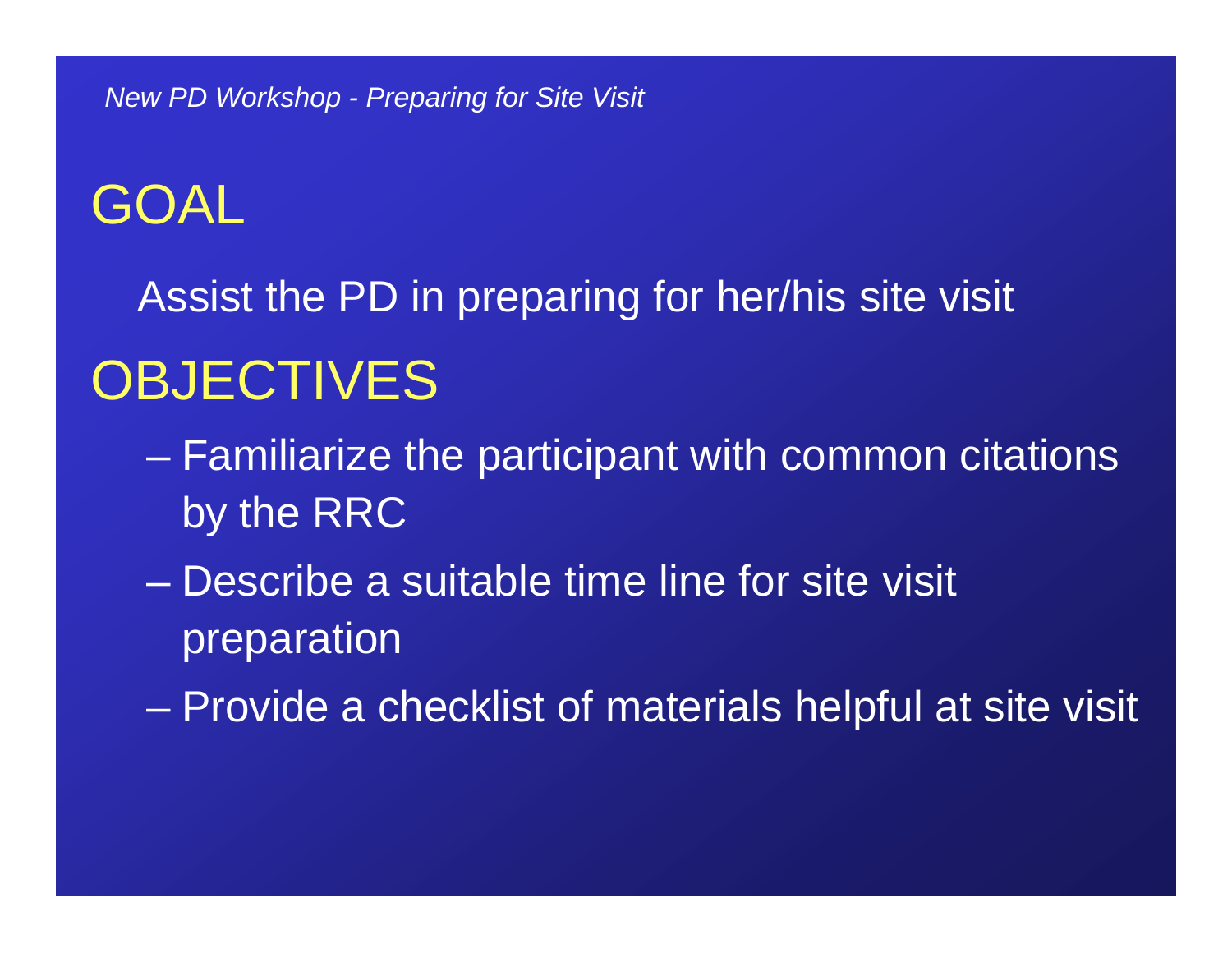### **RRC Site Visit RRC Site Visit**

- The site visit is a structured activity
- There should be *no* surprises
- *This is an open book test!*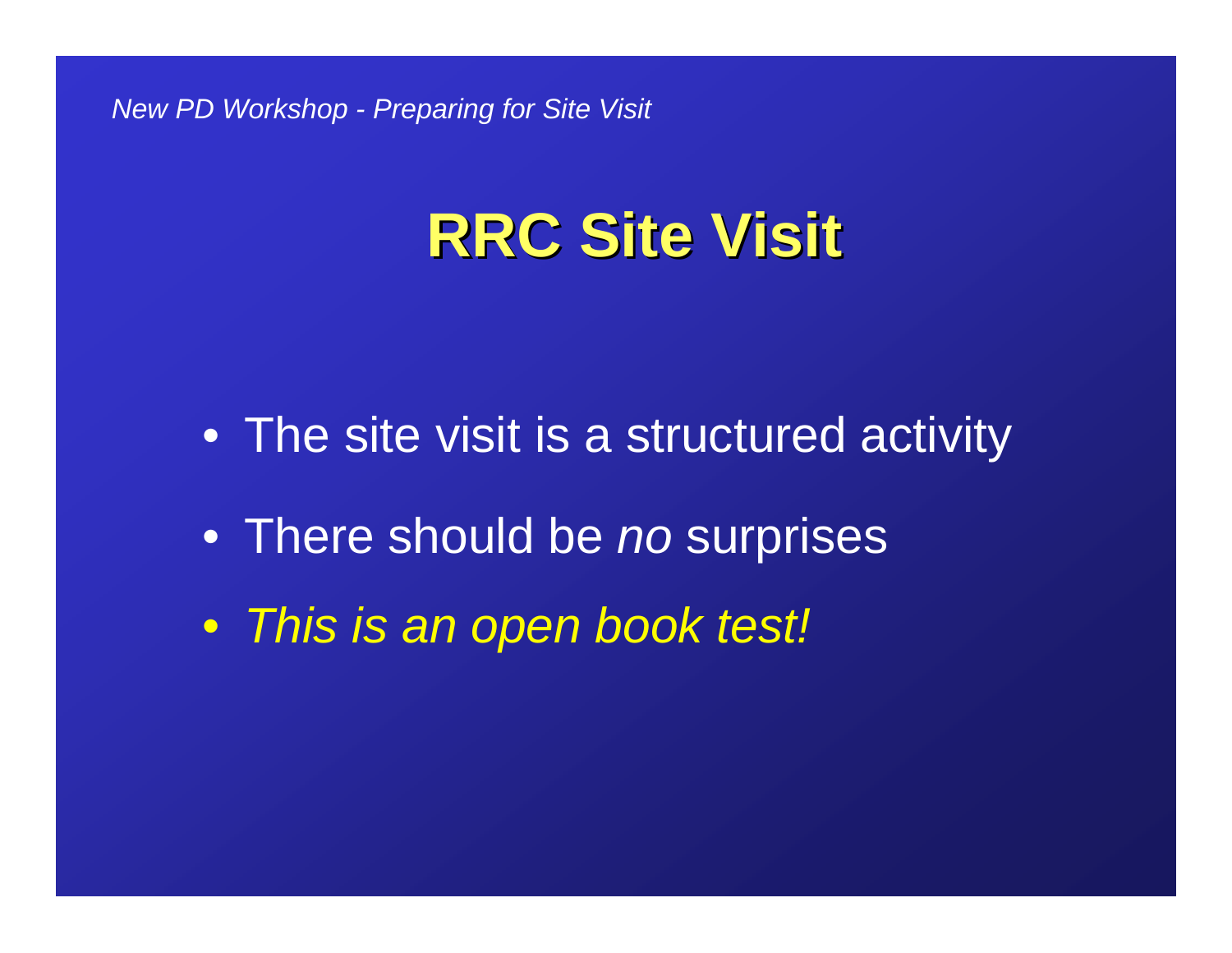## **Five Stages that Precede the Site Visit\* Site Visit\***

- Denial: *"They're not coming again already?"*
- Bargaining: *"We can get a postponement"*
- Anger: *"She says we can't get a postponement!"*
- Depression: *"I'll never be ready"*
- Acceptance: *"We'll be ready!"*

*\*After Dr. Ingrid Philibert, Director, Field Activities ACGME*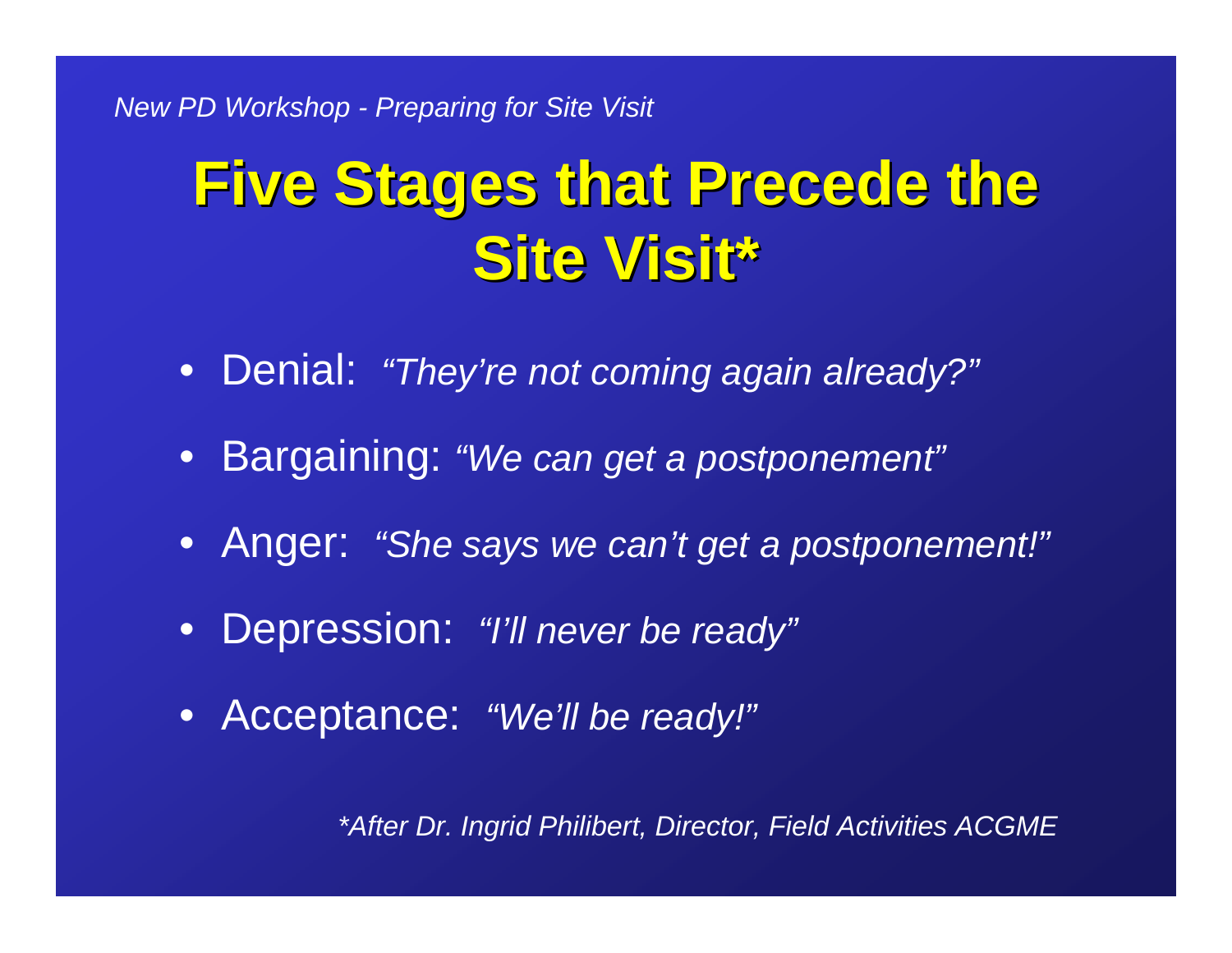#### **Common Citations Common Citations** (AY 2004 68 Surgery Programs reviewed)

| <b>Rank</b> | <b>Times</b><br><b>Cited</b> | <b>Citation</b>                  |  |  |
|-------------|------------------------------|----------------------------------|--|--|
| #1          | 26                           | <b>Operative Procedures</b>      |  |  |
| #2          | 17                           | <b>Responsibilities of PD's</b>  |  |  |
| #3          | 11                           | <b>Evaluation of the program</b> |  |  |
| #3          | 9                            | Institutional support            |  |  |
| #5          | 9                            | <b>Patient care experiences</b>  |  |  |
| #5          | 8                            | <b>Curriculum issues</b>         |  |  |
| #7          | $\overline{\mathcal{I}}$     | <b>Resident appointment</b>      |  |  |
| #8          | 6                            | <b>Evaluations of residents</b>  |  |  |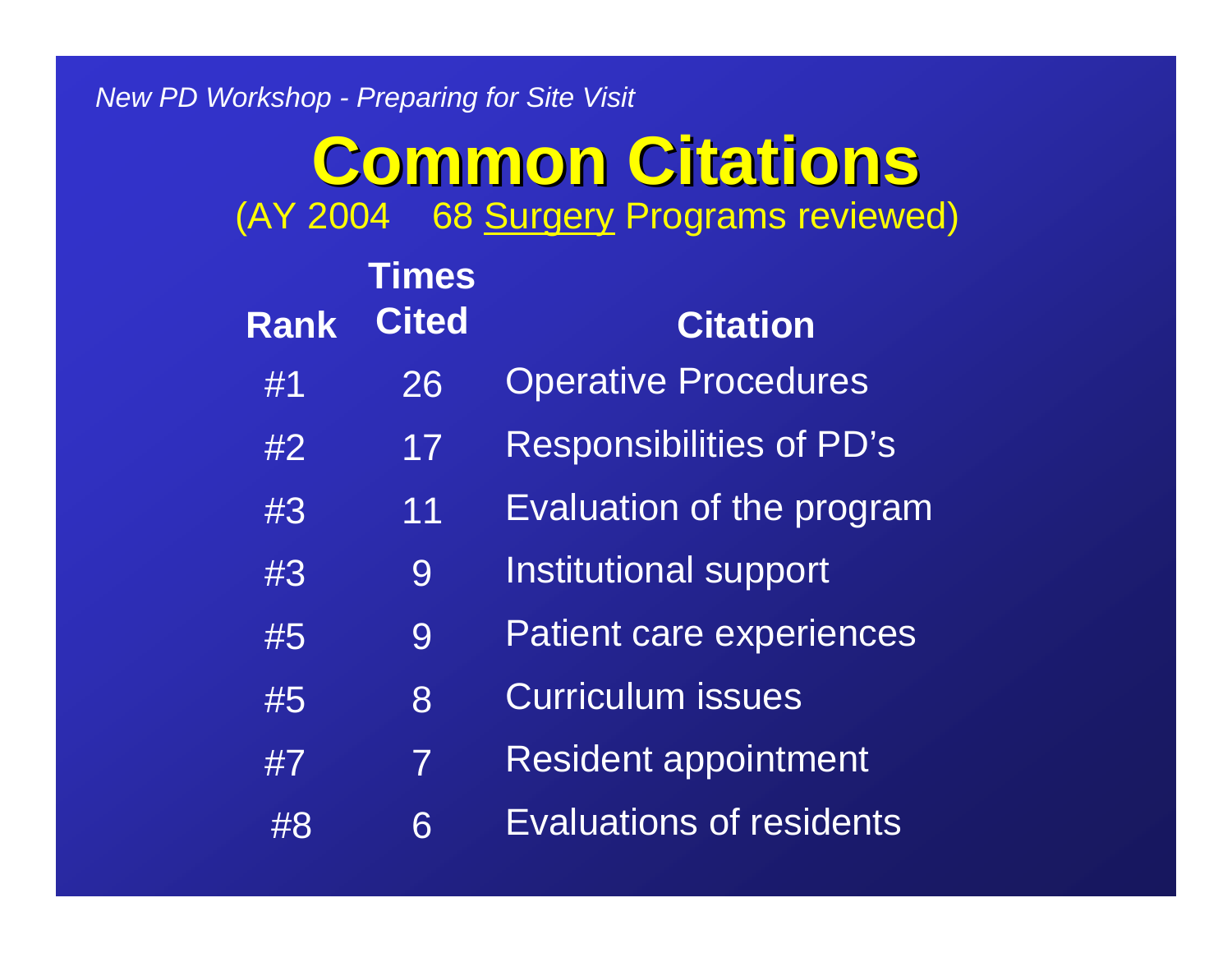## **Duty Hours Citations General Surgery General Surgery Programs Programs**

|                    | $2003 - 4$   2004-5 |          |
|--------------------|---------------------|----------|
| # Programs Visited | 63                  | 68       |
| # Citations        |                     | 10       |
| Percentage         | 3.2%                | $14.7\%$ |

Source: ACGME Citation Database, July 2004, August 2005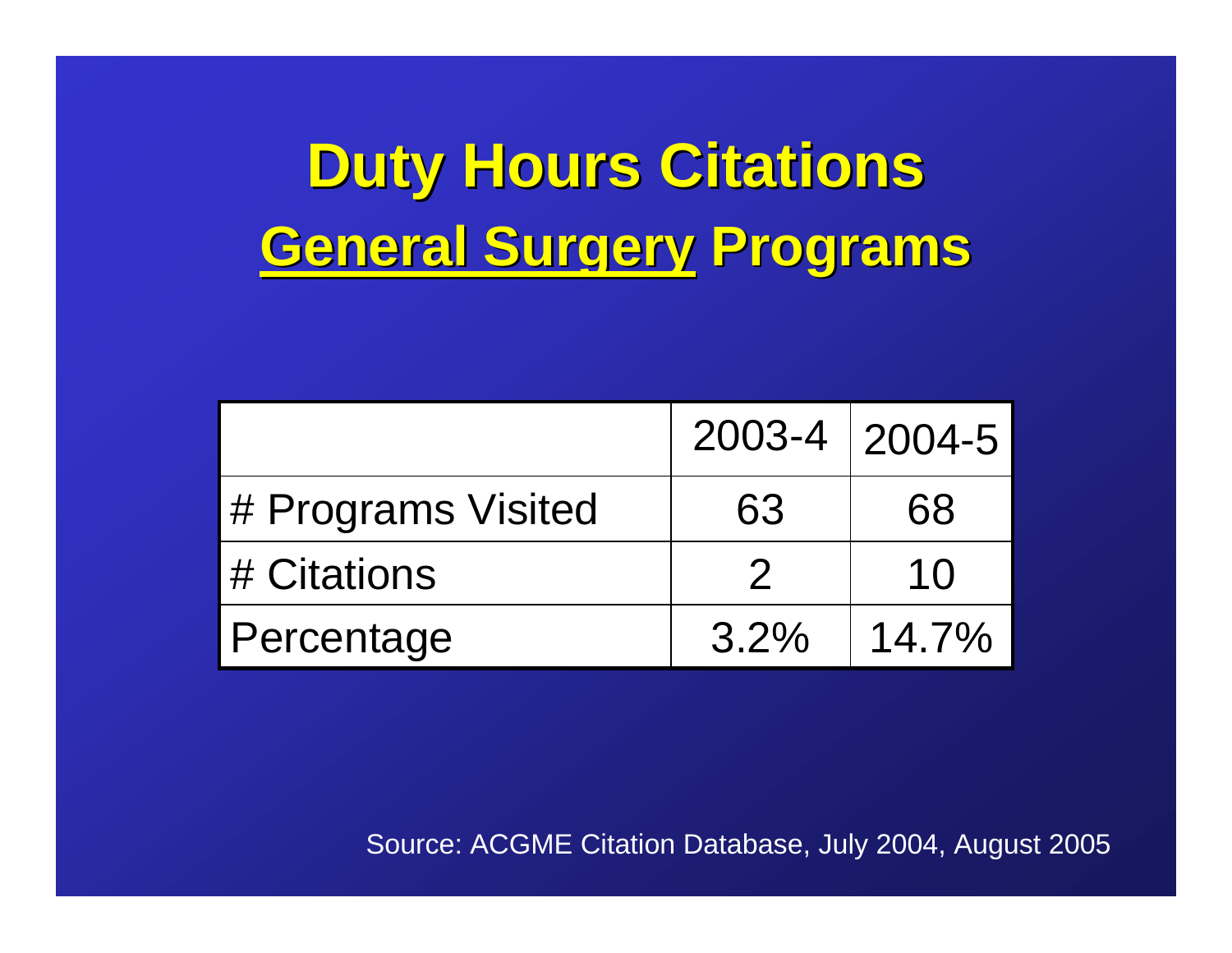## **T minus One Year T minus One Year**

Be certain to:

- Review Program & Institutional Requirements
- *Pre*view the PIF
- $\bullet$ Keep conference sign-in sheets
- $\bullet$ Document biannual resident meetings
- $\bullet$ Get resident evaluations of faculty & program
- $\bullet$ Document education meetings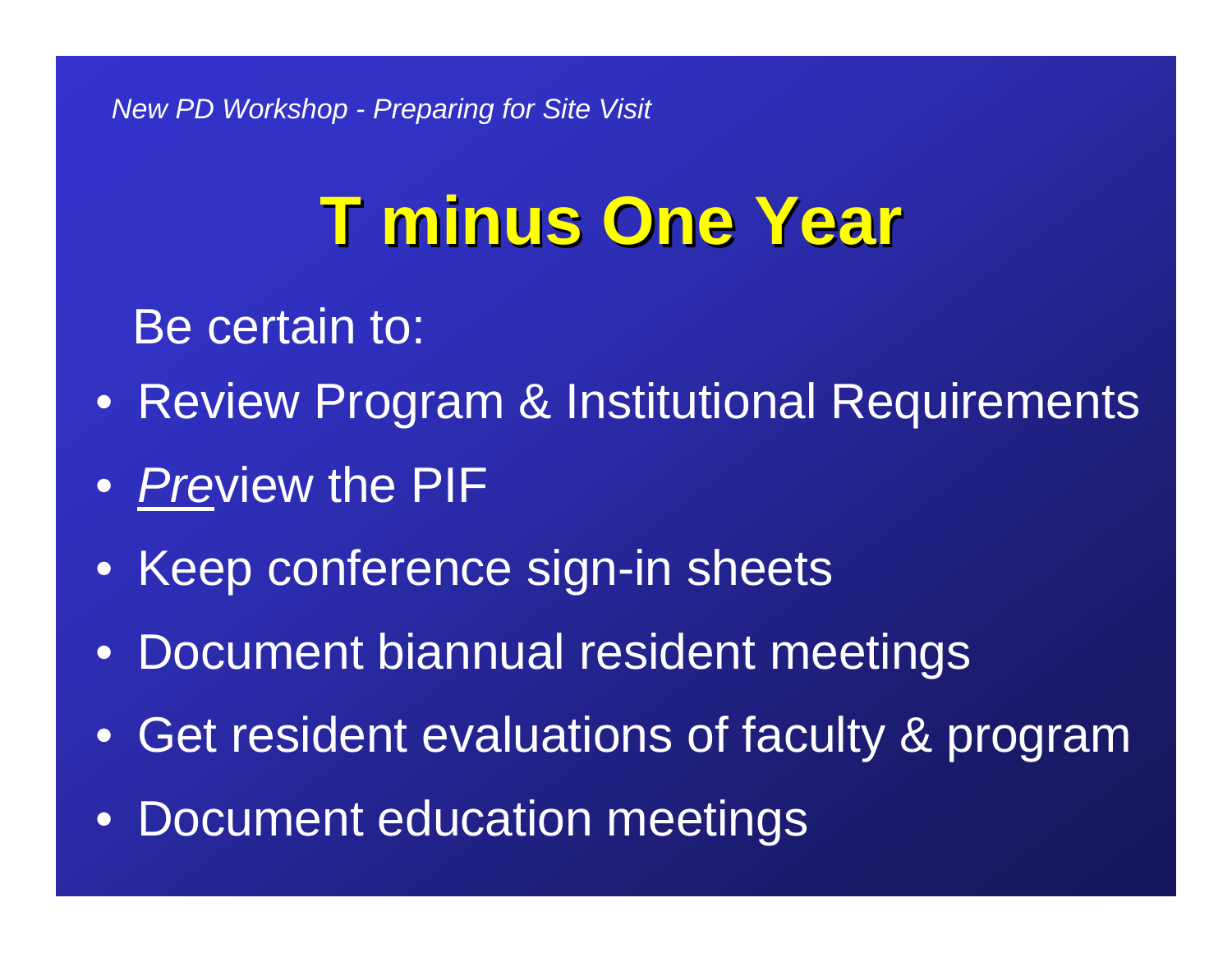## **T minus One Year T minus One Year**

#### Be certain to:

- Revise goals & objectives as needed
- Have residents read goals & objectives
- Complete "Final Evaluations"
- Update Letters of Agreement w/ hospitals
- Iron out resident "issues"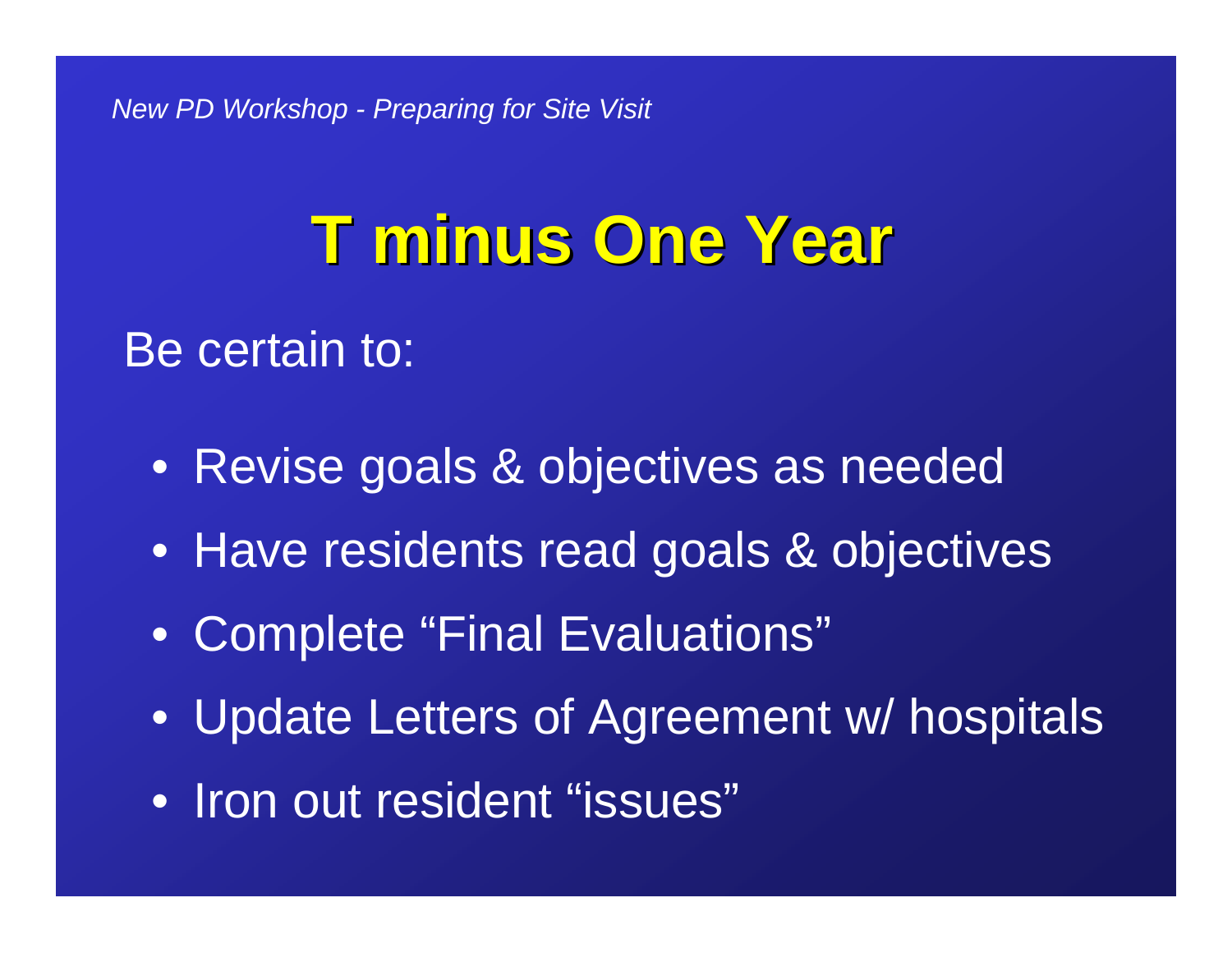## **T minus Six Months**

### Re-read the requirements

#### Write the Program Information Form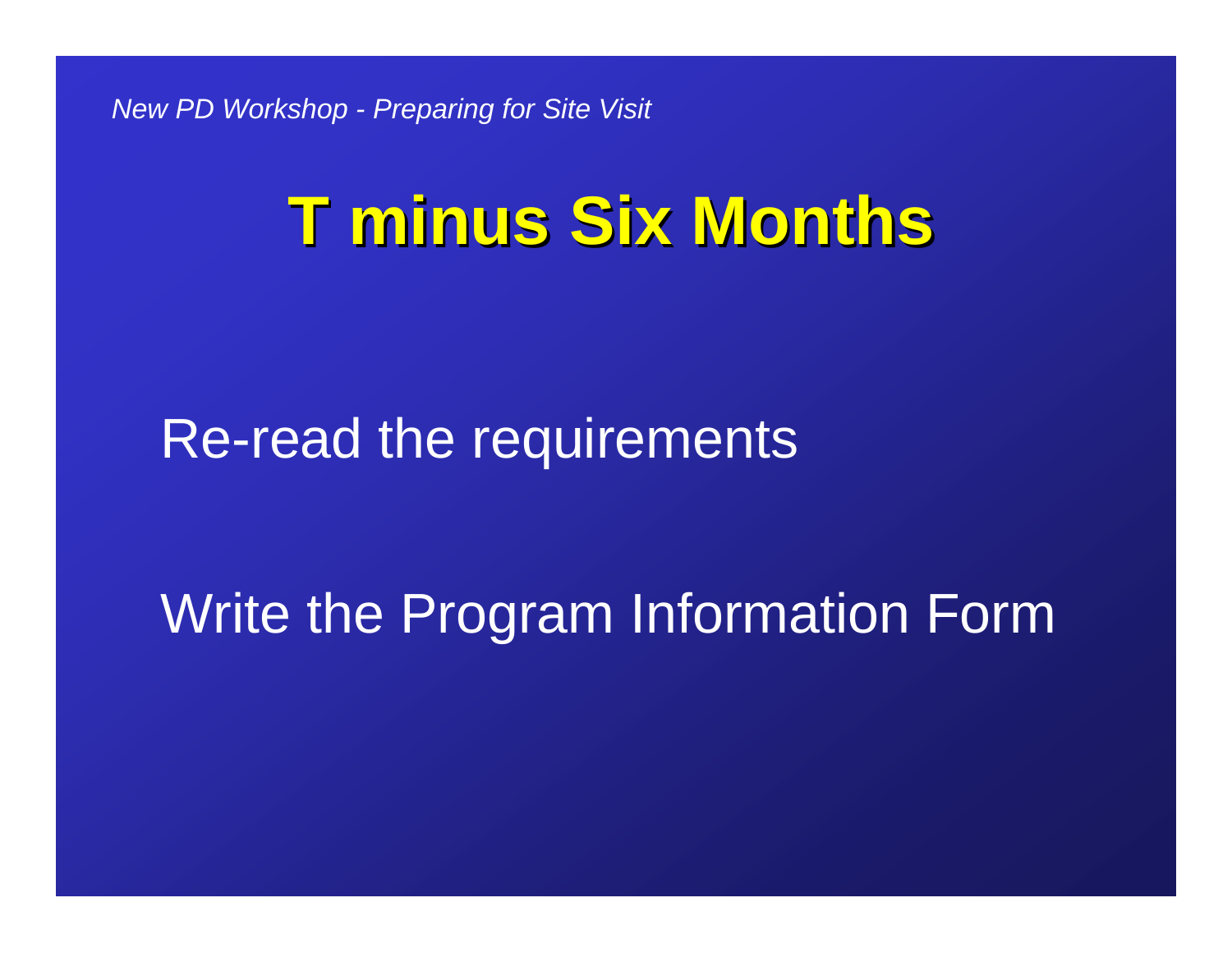## **Program Information Form Program Information Form**

"*You never get a second chance to make a good first impression"*

- Your site visitor and your RRC do *not* know your program
- Your site visitor and your RRC must review *many* PIF's
- Make your PIF clean, crisp, complete and easy to read to make a good first impression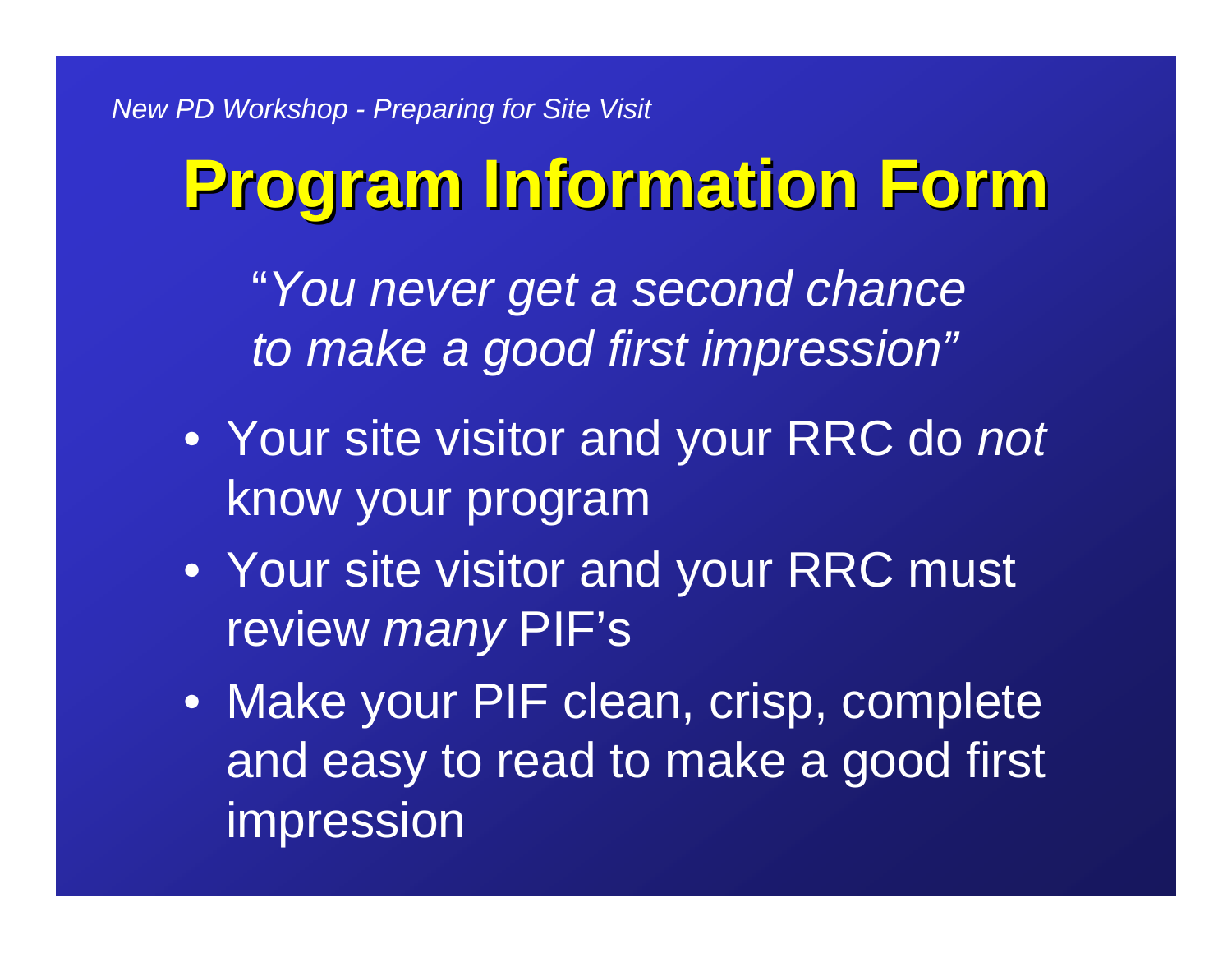# **The importance of the PIF cannot be overstated**

"*When a site visitor reads a poorly prepared PIF he/she comes prepared for the worst"*

> John Gienapp, M.D. Former Executive Director ACGME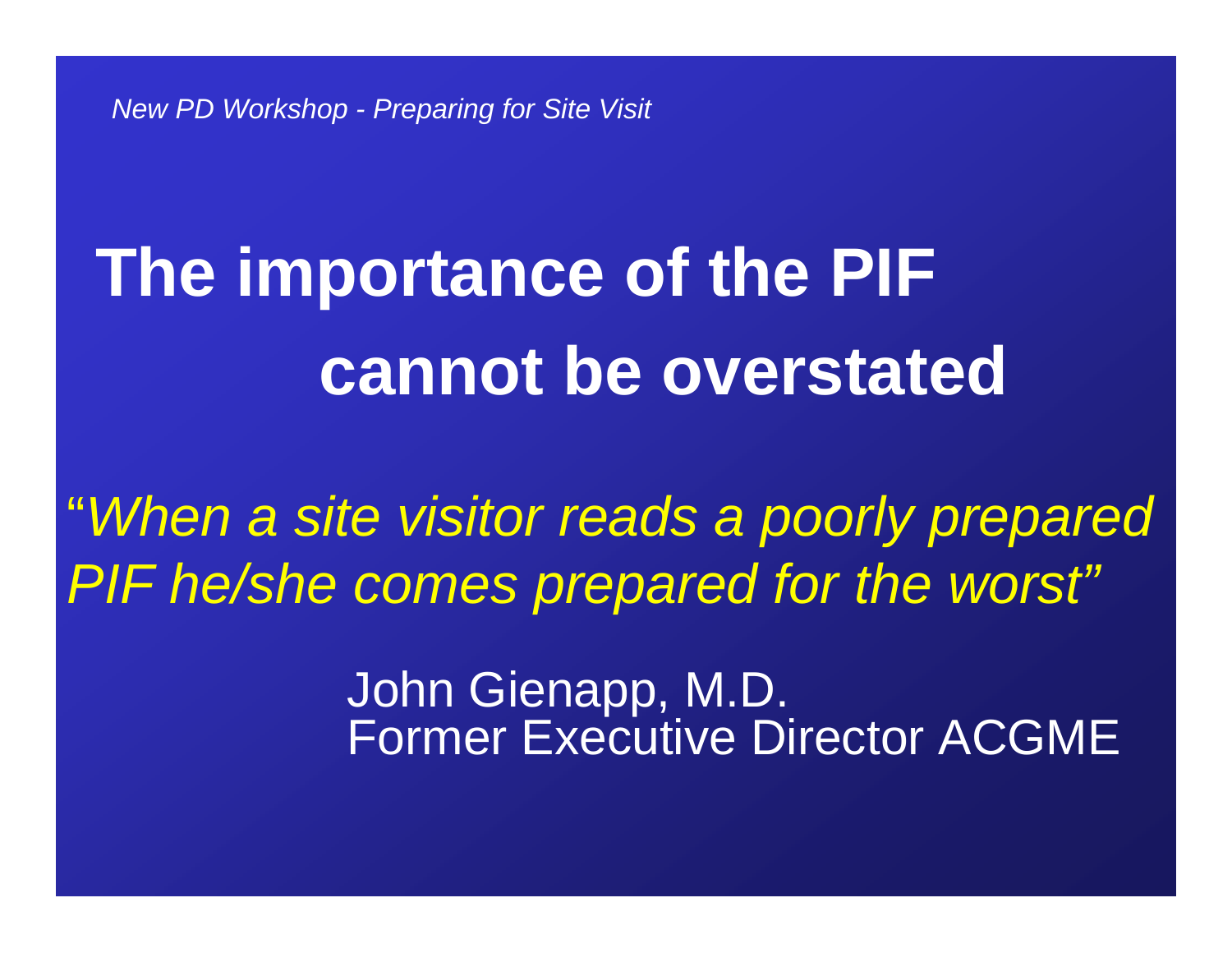# **T minus Three Months T minus Three Months (at the latest) (at the latest)**

#### ACGME letter:

- Gives date and Site Visitor name
- Addendum for the general competencies Re-read the requirements Complete the Program Information Form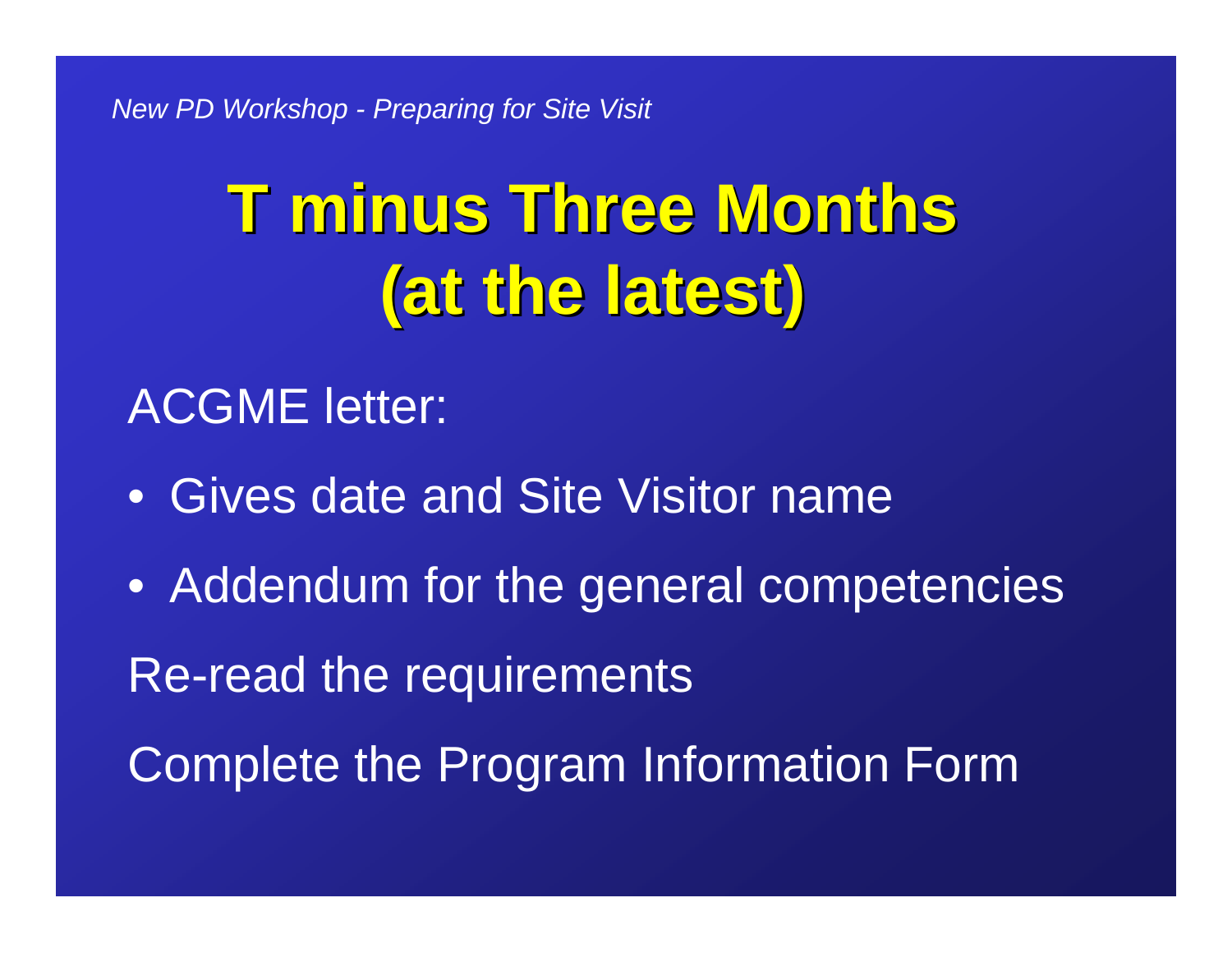# **T minus Two Months T minus Two Months**

- Re-read requirements and PIF
- Schedule Institutional Official(s)
- Schedule "Key Faculty"
- Schedule appropriate room
- Schedule transport/lodging/meals
- Have residents selected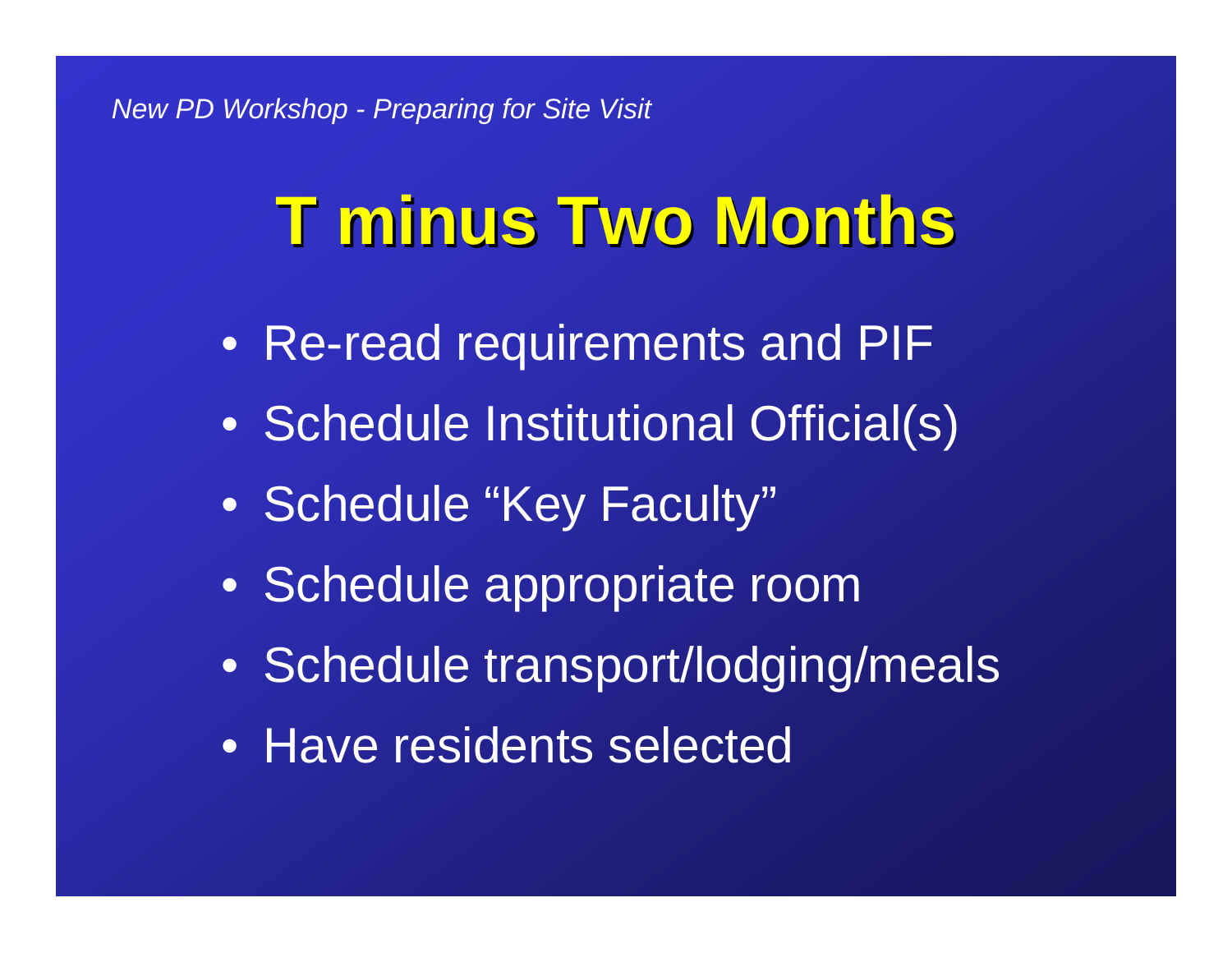## **T minus One Month T minus One Month**

Re-read Requirements and PIF Prep residents & faculty

- Impress importance the visit
- Share the PIF and clarify questions
- Discuss importance of resident meeting
- Discuss the "Positive Spin"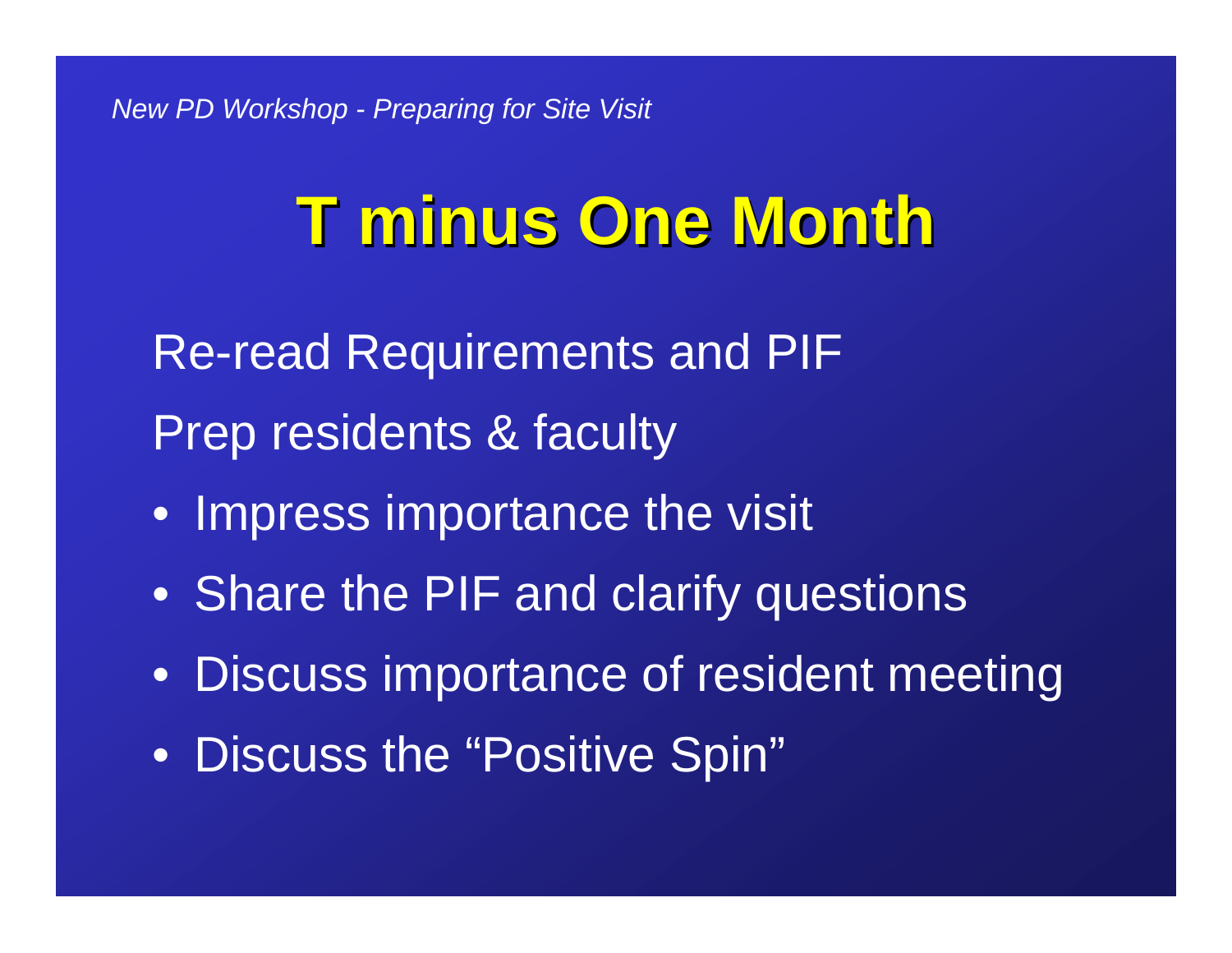## **T minus One Month T minus One Month**

Prepare

- Residency coordinator
- Secretaries
- Clinical nurses
- Clinical charts
- Visit call rooms / lounge(s)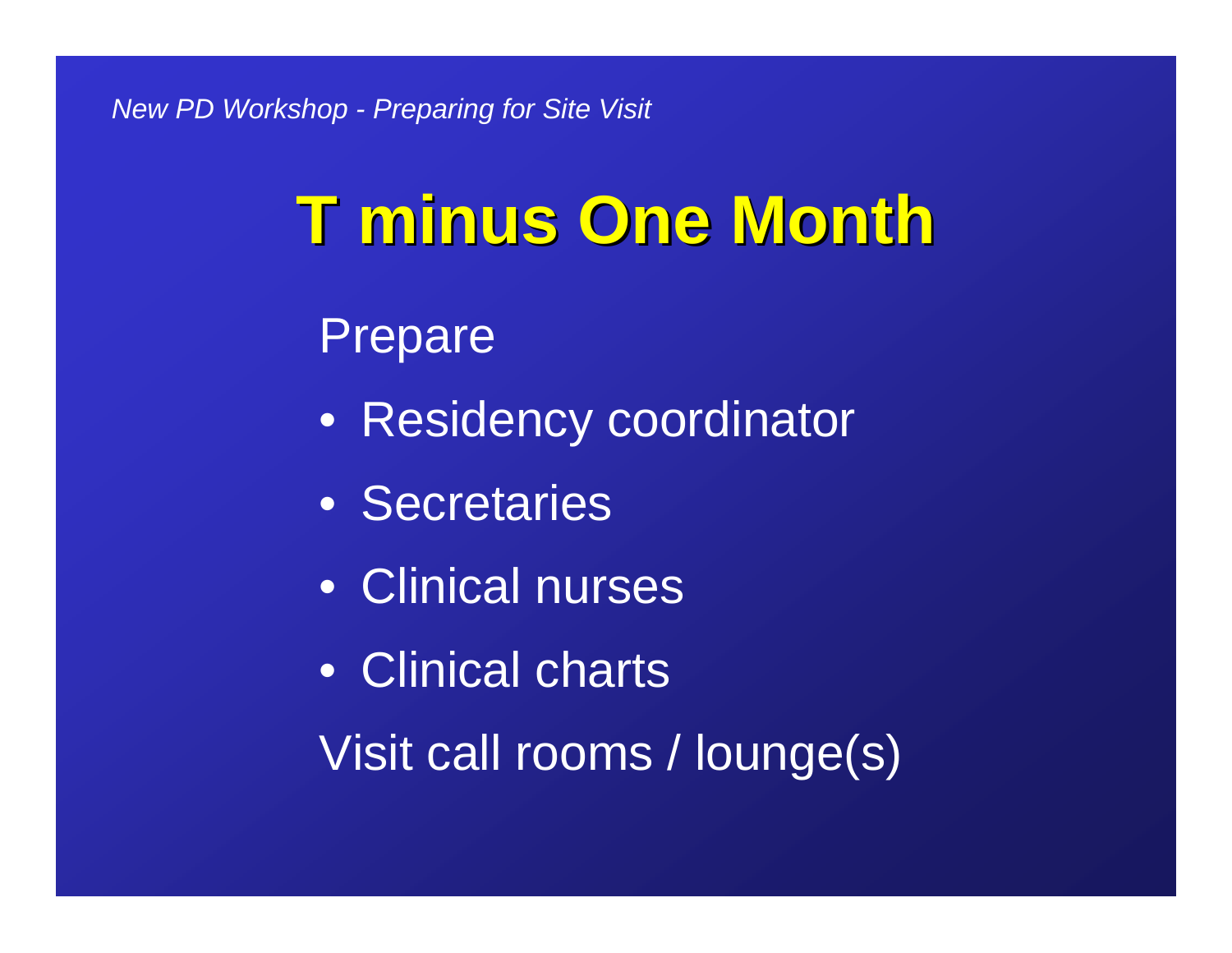## **T minus One Week T minus One Week**

- Re-read Requirements and PIF
- Re-confirm all appointments
- Assemble all documentation
- Organize all documentation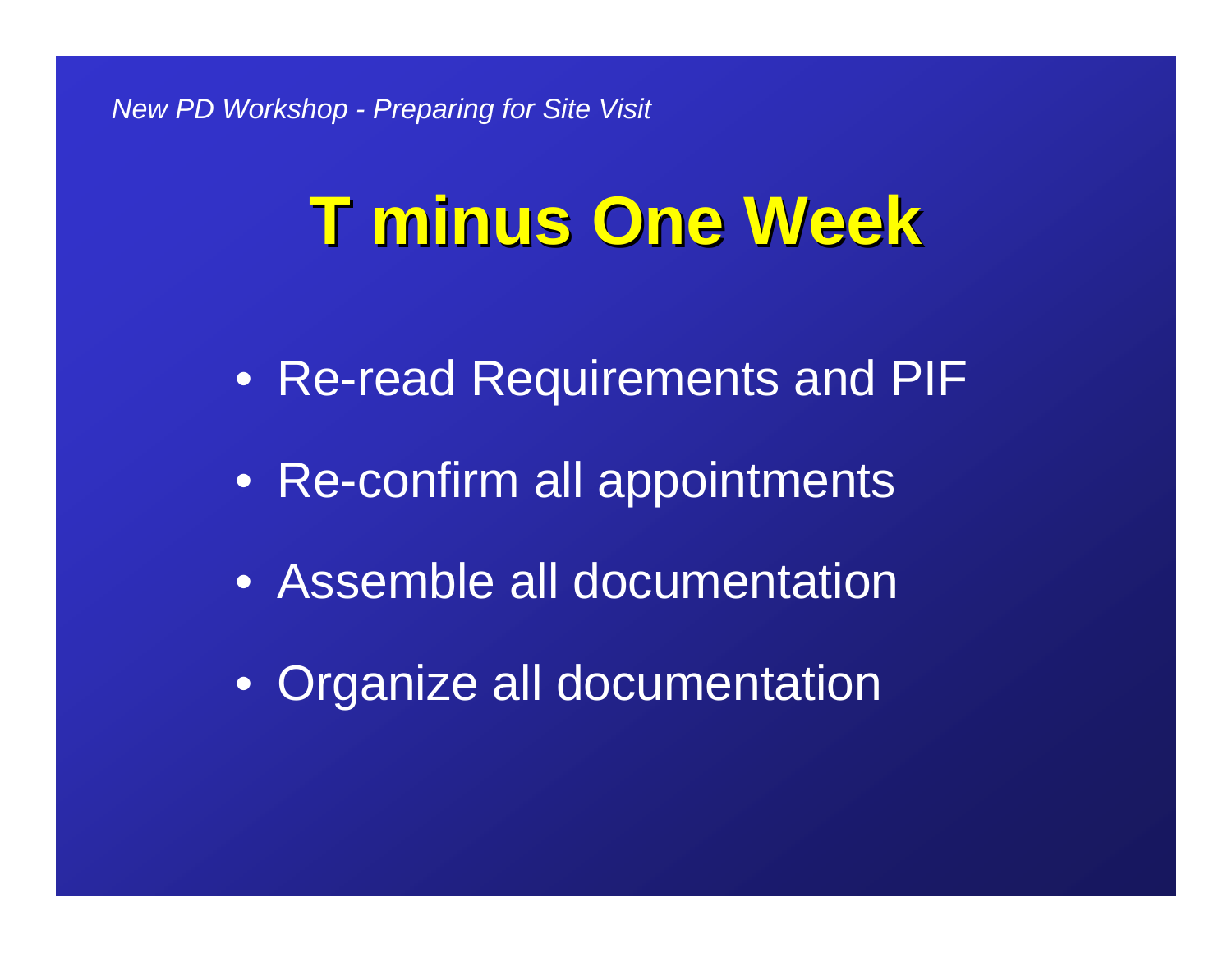## **Required Documentation Required Documentation**

- Copy of PIF
- Educational Goals & Objectives
- Written Supervisory Lines Responsibility
- Acceptance/promotion/dismissal policies
- Conference attendance sheets
- Resident evaluations of faculty/program
	- Summary of resident evaluations
	- Record of what was done with evaluations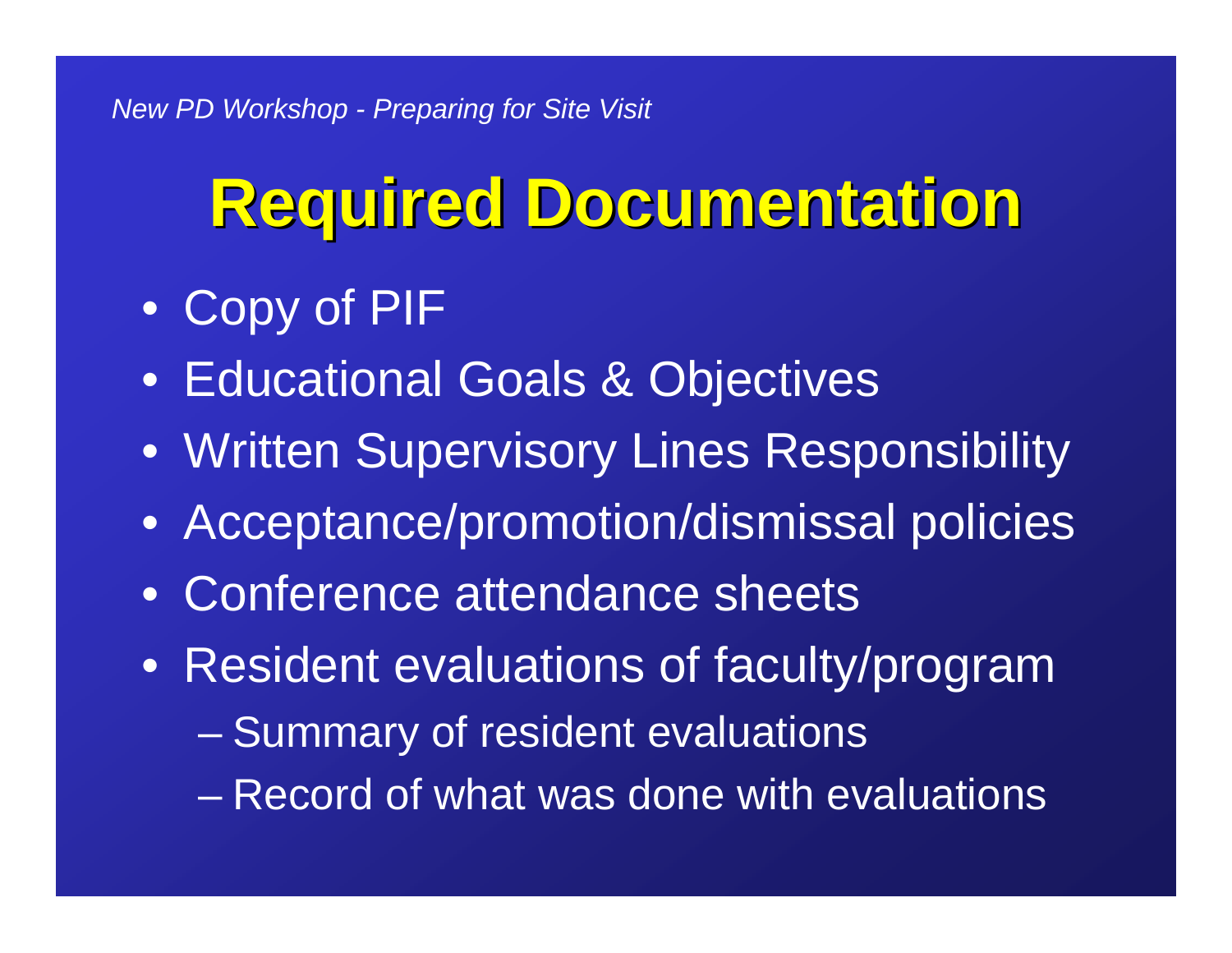## **Required Documentation Required Documentation**

- Copy of Internal Review
- Prior LON's from RRC
- Copy of Resident Contract & Manual
- Copies of Affiliation Agreements
- Copies of Inst. Letters of Agreement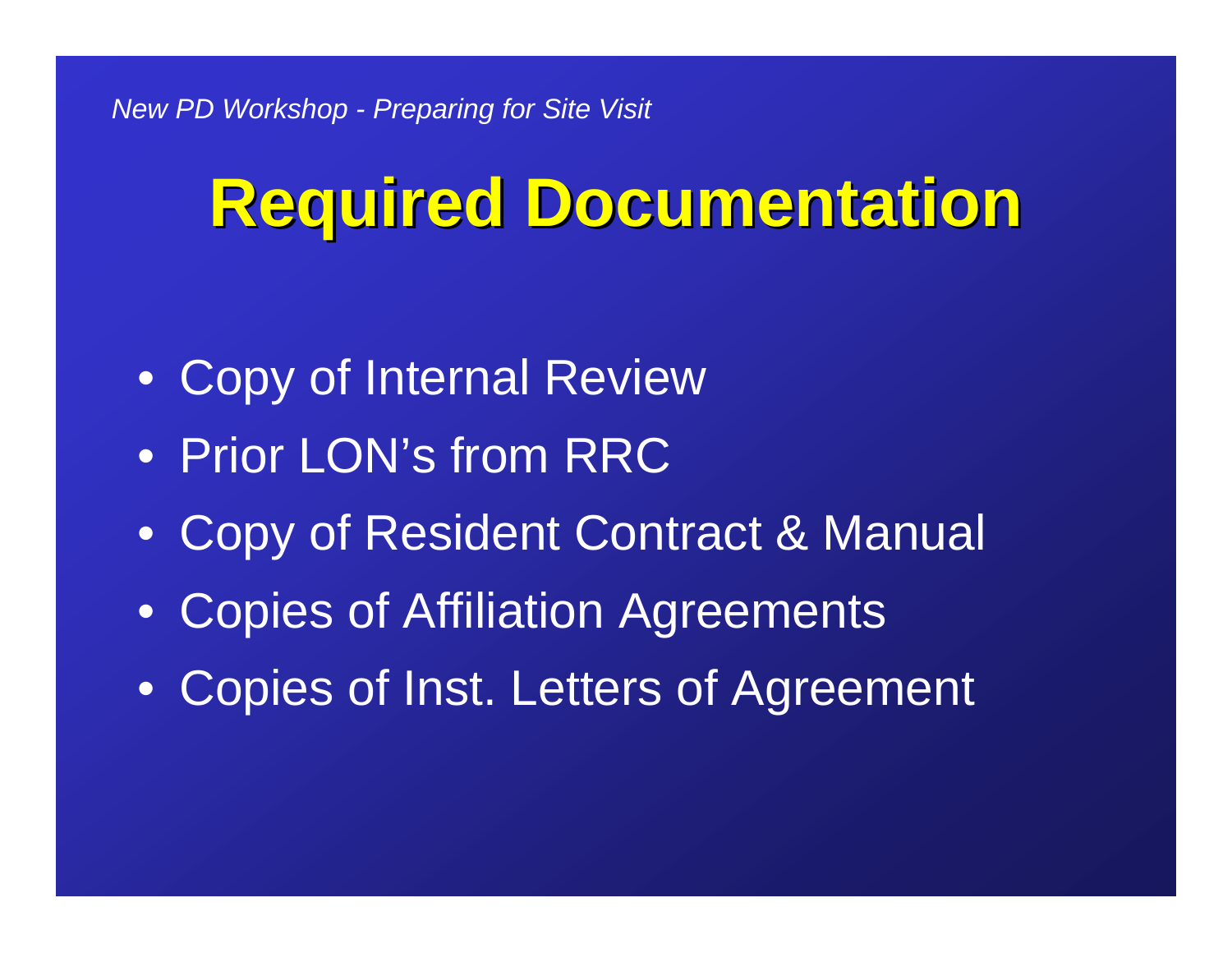## **Required Documentation Required Documentation**

- Resident files
	- Minimum 10
	- $\mathcal{L}_{\mathcal{A}}$  Include a few graduates w/ final (summary) evaluations
- Letters from PD's of Transfer **Residents**
- Surgical Operative Logs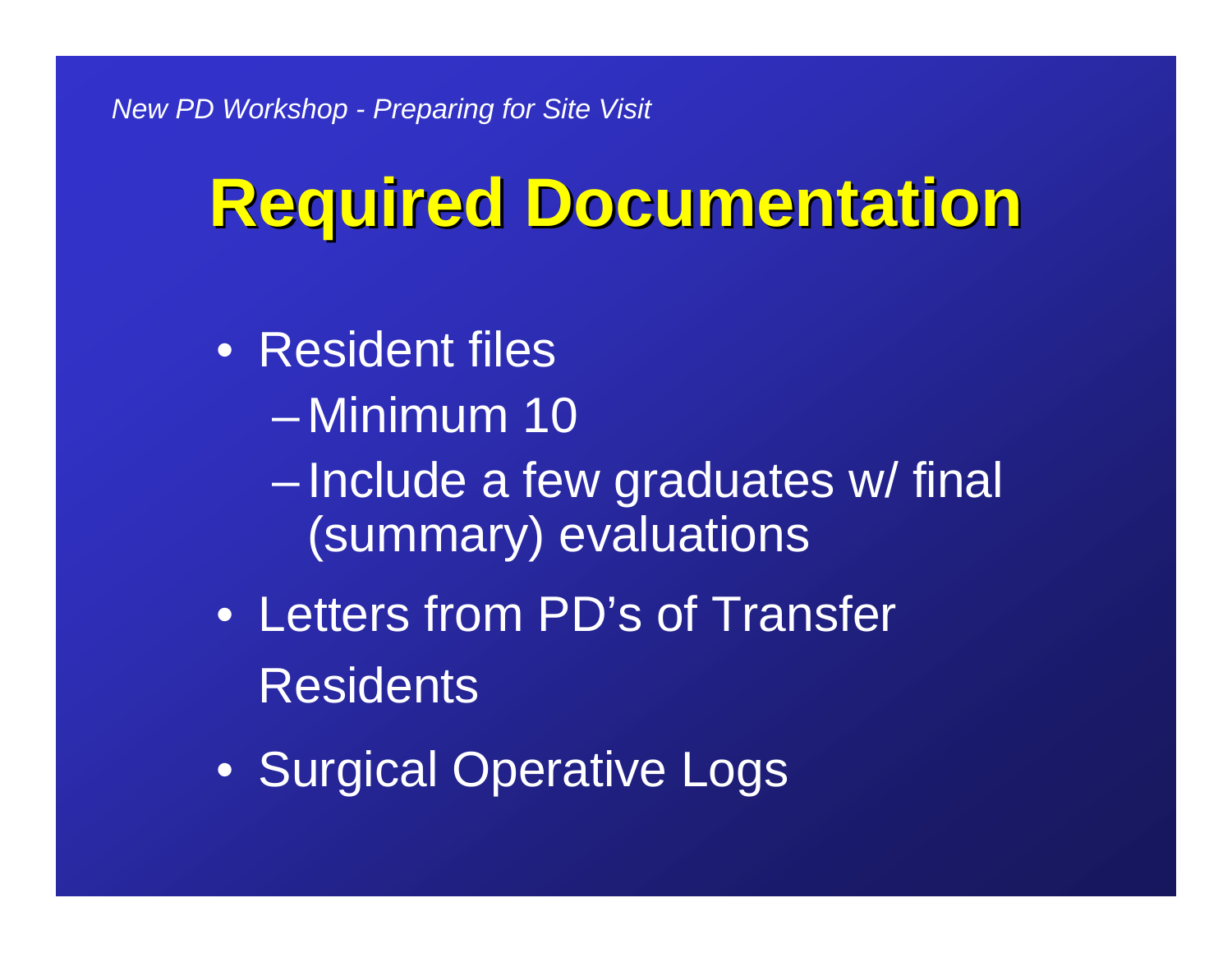## **Suggested Documentation Suggested Documentation**

- Copy of Program Requirements
- Copy of Institutional Requirements
- GME Committee minutes (one year)
- Block Schedule of Resident Rotations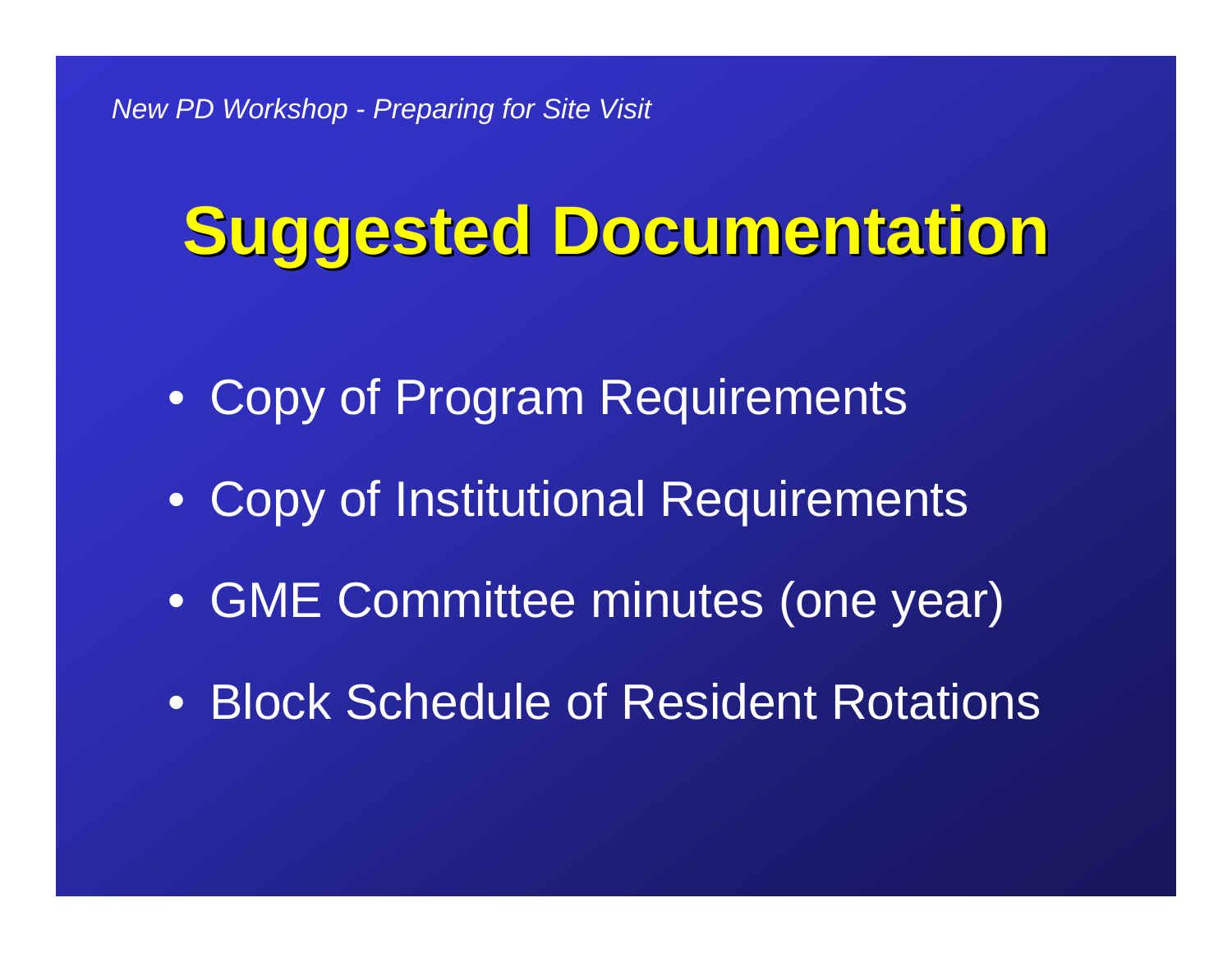## **T minus One Day T minus One Day**

- Re-read Requirements and PIF
- Double check all documentation
	- Presence
	- **Organization**
- Get a good night's sleep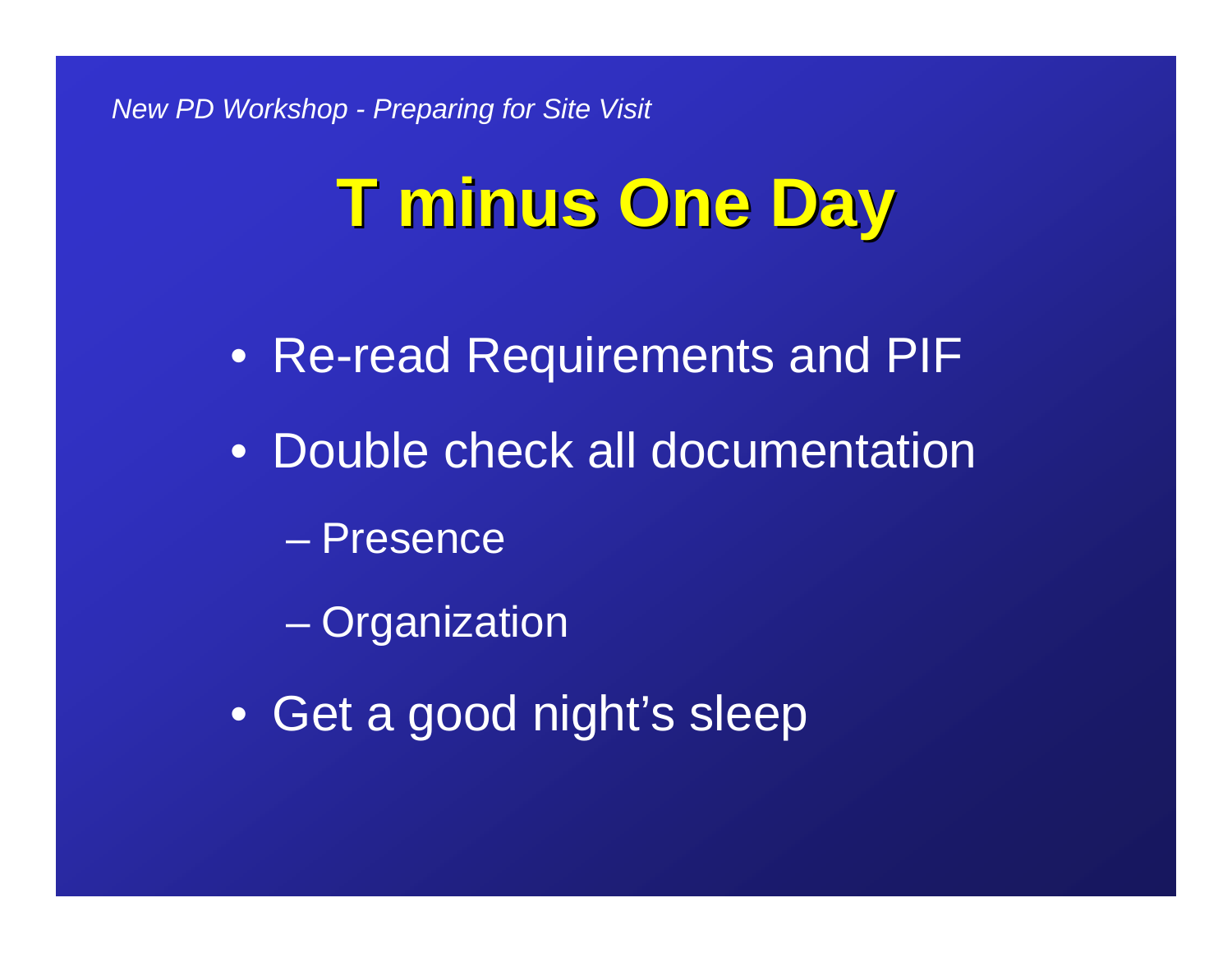## **T minus zero T minus zero**

- Approach the site visit(or) with *confidence*
- You have a good program to show
- You *are* ready!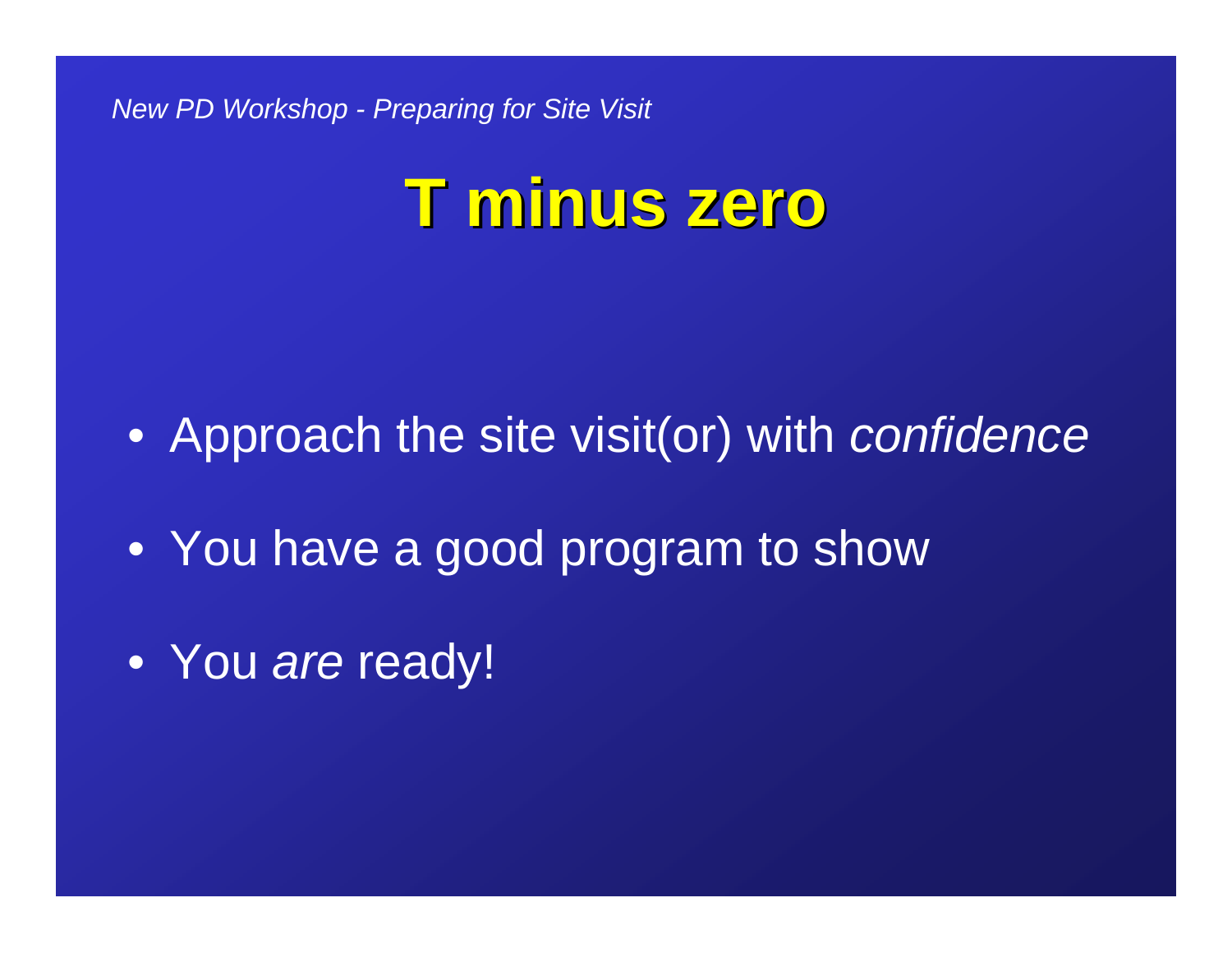## **A Sample Schedule A Sample Schedule**

8:00 – 9:30 am Program Director 9:30 – 9:45 am Department Chair  $9:45 - 10:15$  am DIO 10:15 – 11:00 am Other Core Faculty 11:00 – 11:45 am Tour of Hospital 1:00 – 1:45 pm Program Director

11:45 am – 1:00 pm Lunch with Residents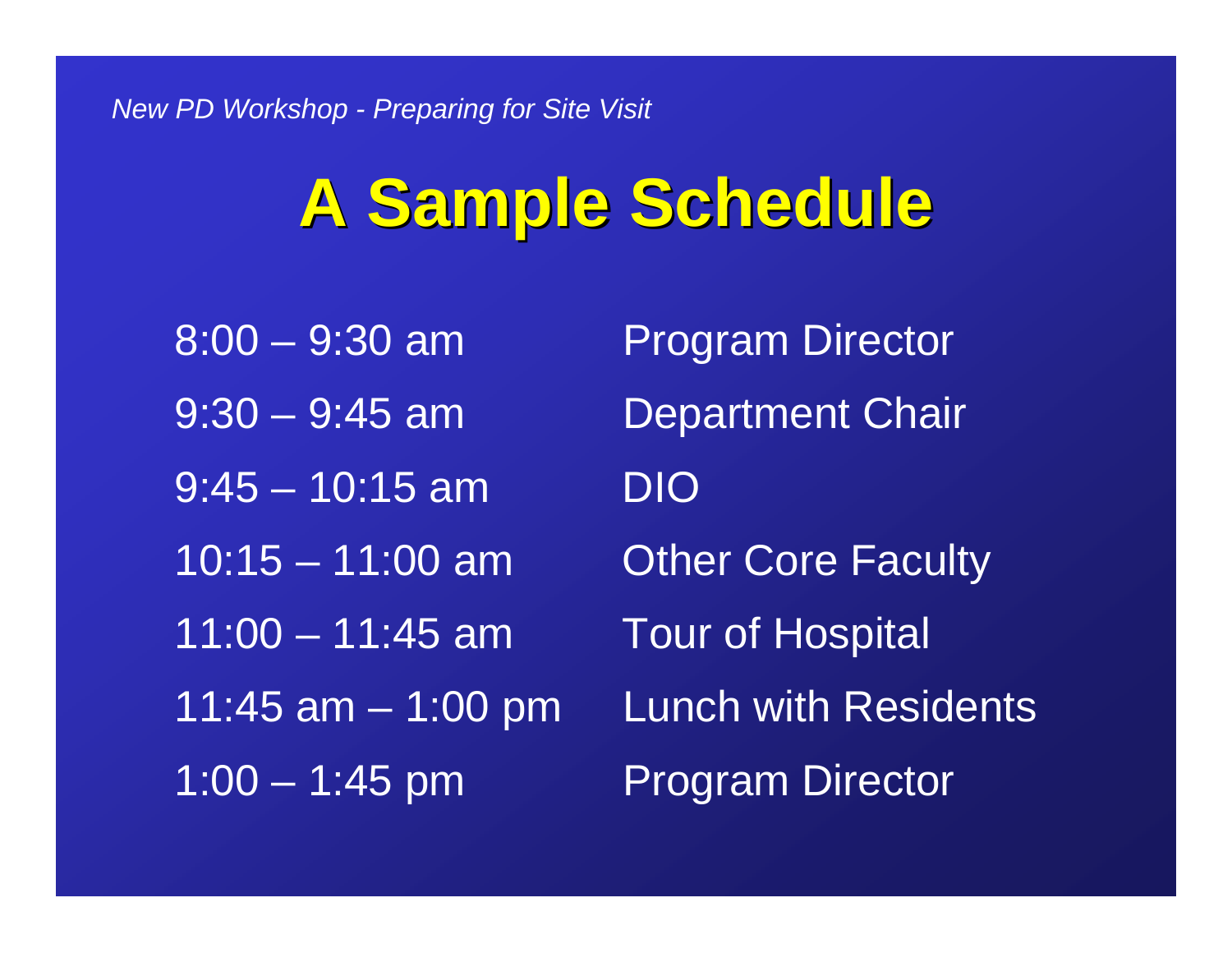## **The Site Visitor Report The Site Visitor Report**

- Review of the program history
- Review previous citations & corrective actions
- Review of institutional issues / citations
- Clarification and verification of PIF (Includes comments from residents, faculty, PD, others)
- Whatever else is needed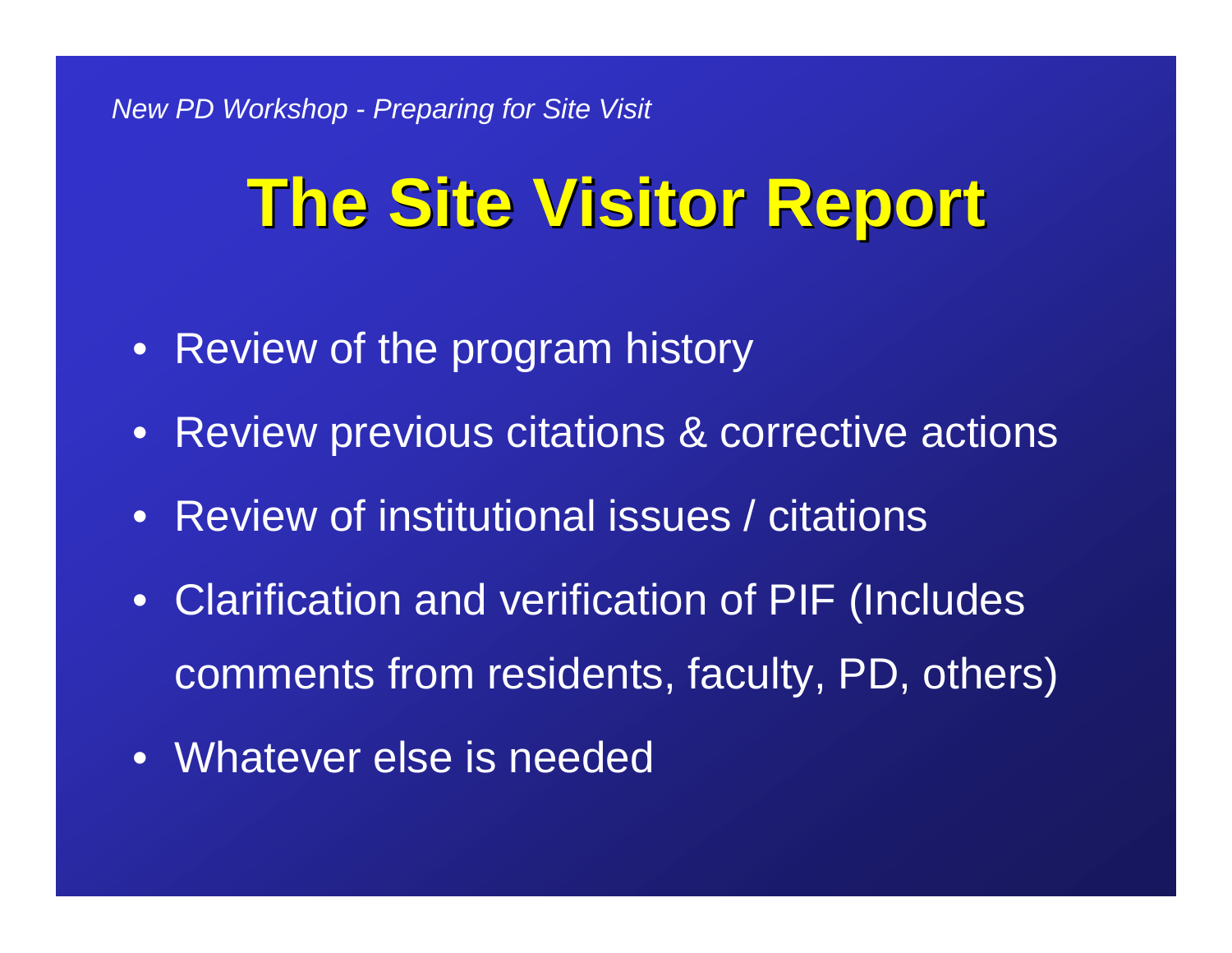## **The Site Visitor The Site Visitor** *Doesn 't* **Report**

- SV opinions
- SV biases
- SV judgments
- Single resident's axe to grind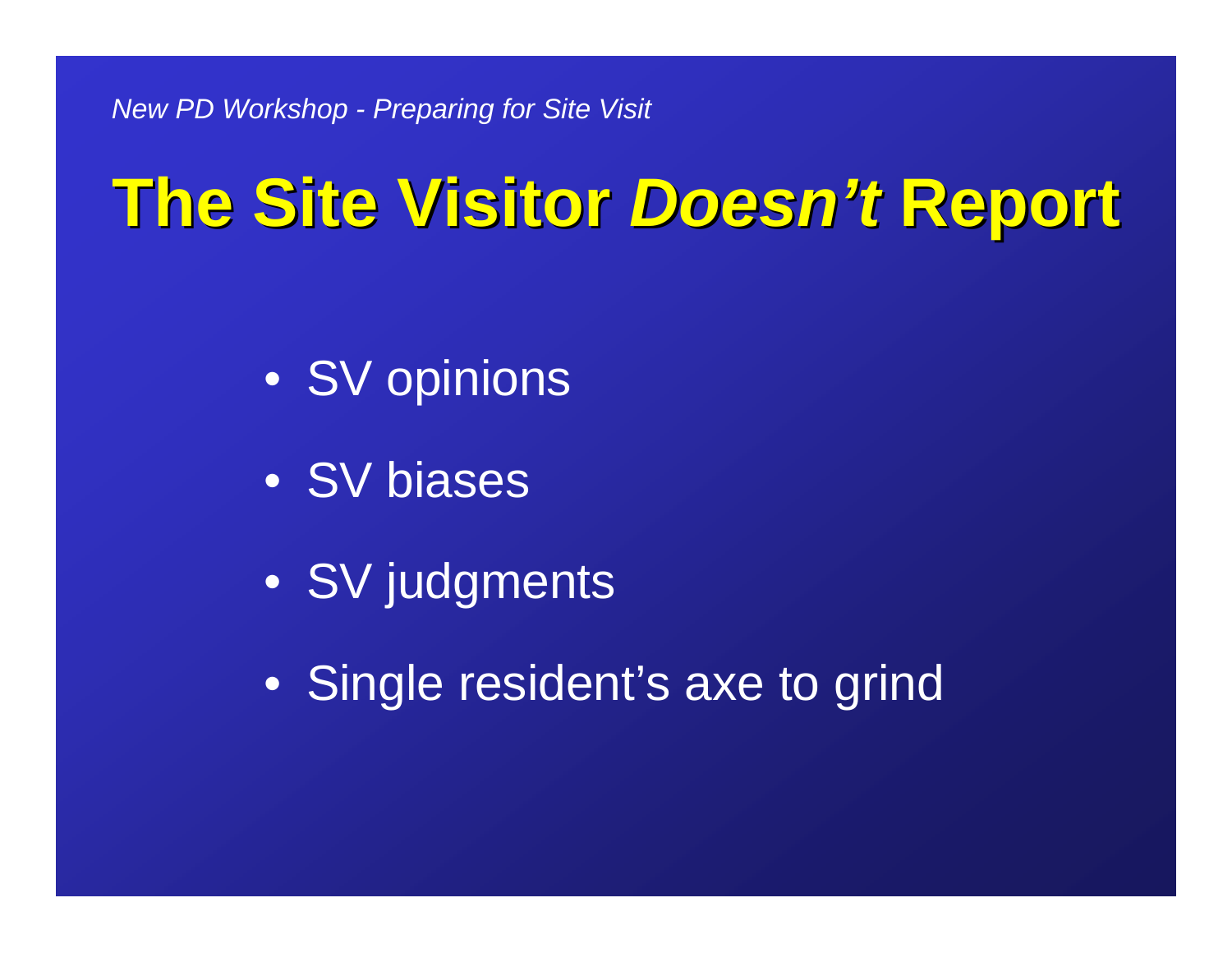## **T plus six hours T plus six hours**

- Take your coordinator and your secretary to dinner
- Have a drink or two
- •The hay's in the barn!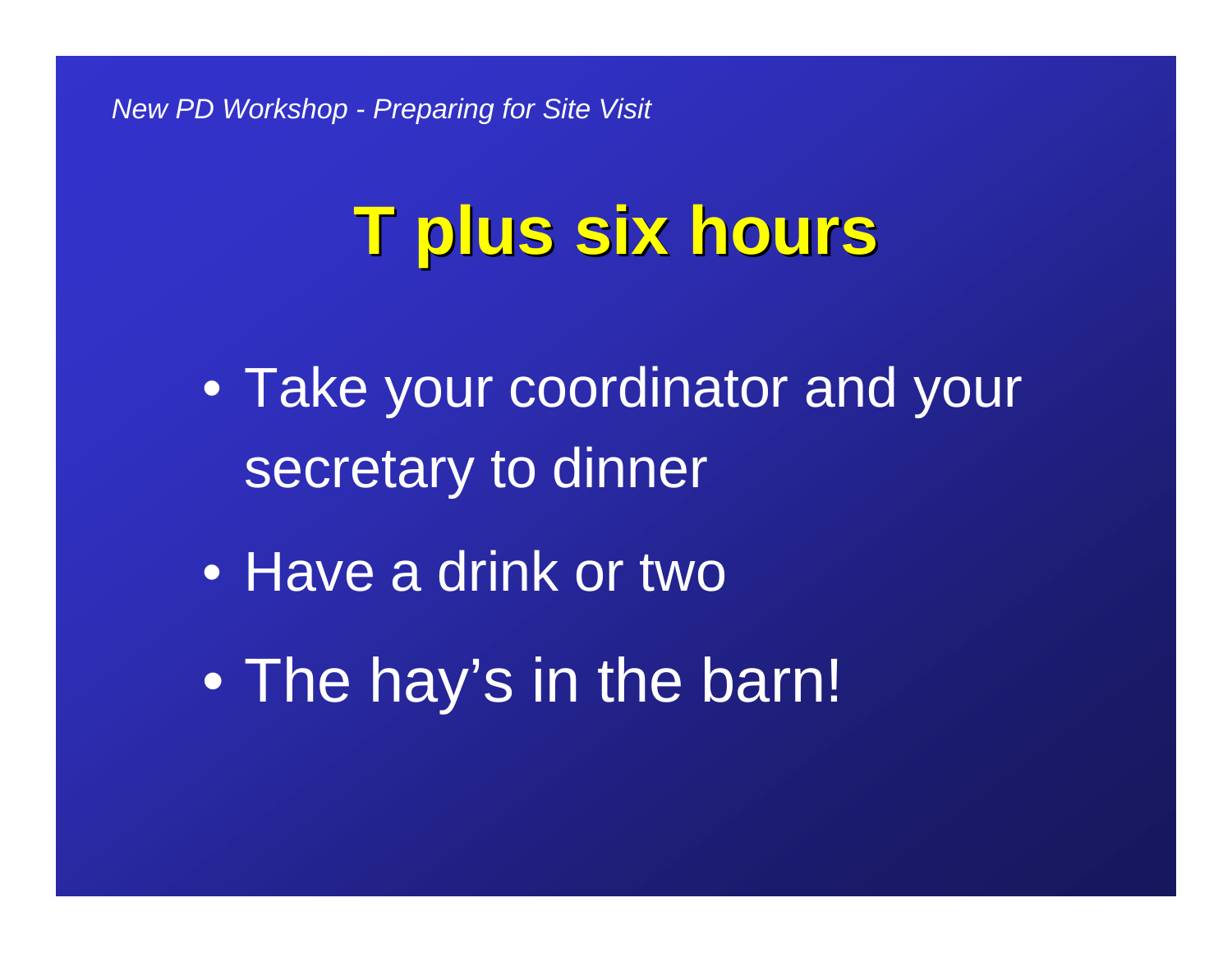## **SUMMARY SUMMARY**

- Reviewed common citations by RRC
- Described time-line for preparation
- Provided checklist of needed materials